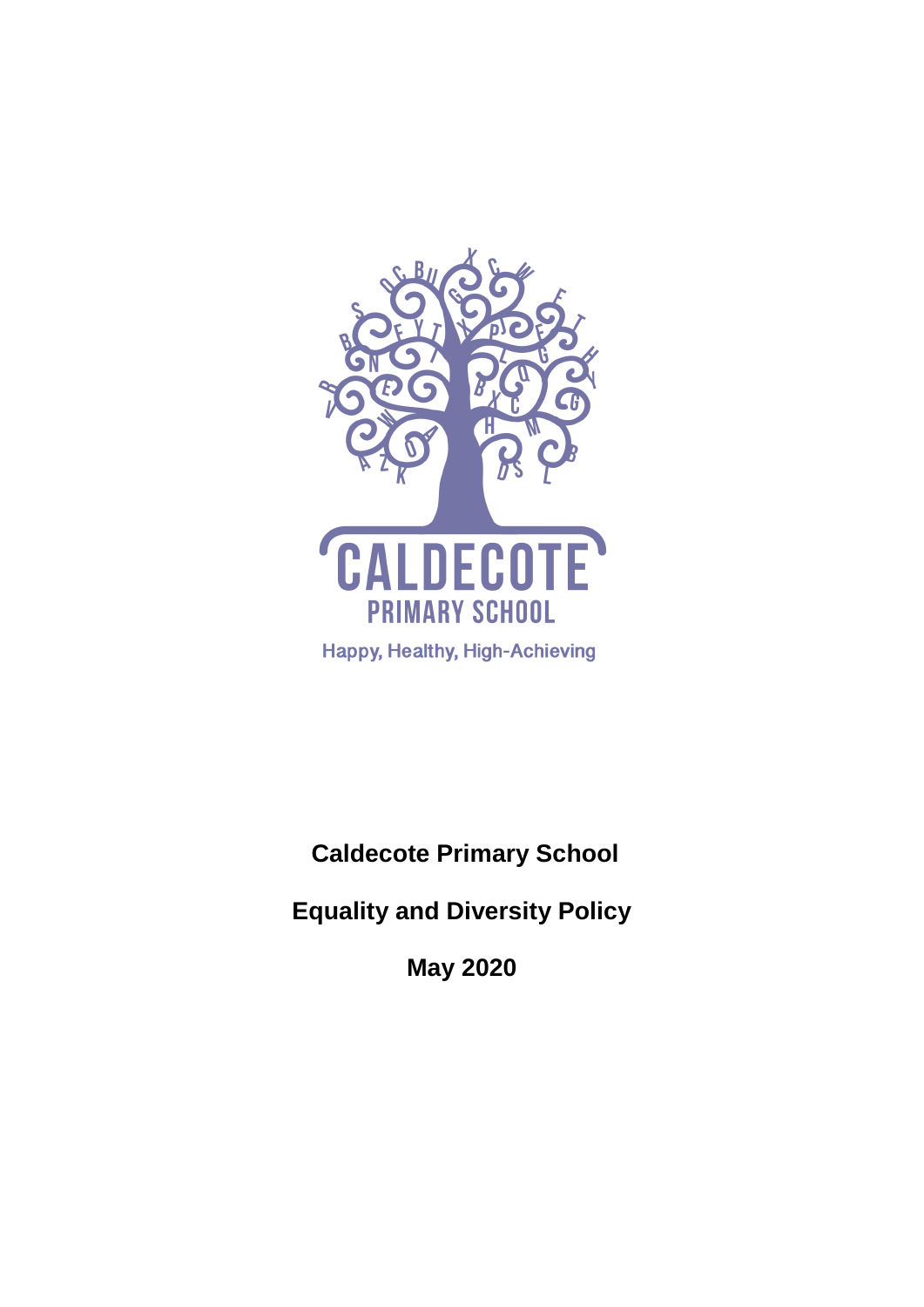- **1.1** The Governing Body of Caldecote Primary School is committed to promoting equality of opportunity for all staff and job applicants. We aim to create a supportive and inclusive working environment in which all individuals are able to make best use of their skills, free from discrimination or harassment, and in which all decisions are based on merit.
- **1.2** We do not discriminate against staff on the basis of age; race; sex; disability; sexual orientation; gender reassignment; marriage and civil partnership; pregnancy and maternity; religion, faith or belief. (Equality Act 2010 protected characteristics). The principles of nondiscrimination and equality of opportunity also apply to the way in which staff and Governors treat visitors, volunteers, contractors and former staff members.
- **1.3** All staff have a duty to act in accordance with this policy and treat colleagues with dignity at all times, and not to discriminate against or harass other members of staff, regardless of their status. Your attention is drawn to our separate Bullying and Harassment policy.
- **1.4** This policy does not form part of any employee's contract of employment and may be amended at any time.

# 2 **Who is covered by the policy?**

2.1 This policy covers all individuals working at all levels and grades, including senior managers, employees, trainees, part-time and fixedterm employees, volunteers, casual workers, agency staff and governors (collectively referred to as staff in this policy).

# **3 Who is responsible for this policy?**

3.1 The Governing Body has ultimate responsibility for the effective implementation of this policy and the Senior Leadership Team issues has overall responsibility for the effective operation of this policy and for ensuring compliance with discrimination law. The Personnel, Premises & Finance Committee is responsible for monitoring the implementation of this policy. Day-to-day operational responsibility, including regular review of this policy, has been delegated to the **Headteacher** 

1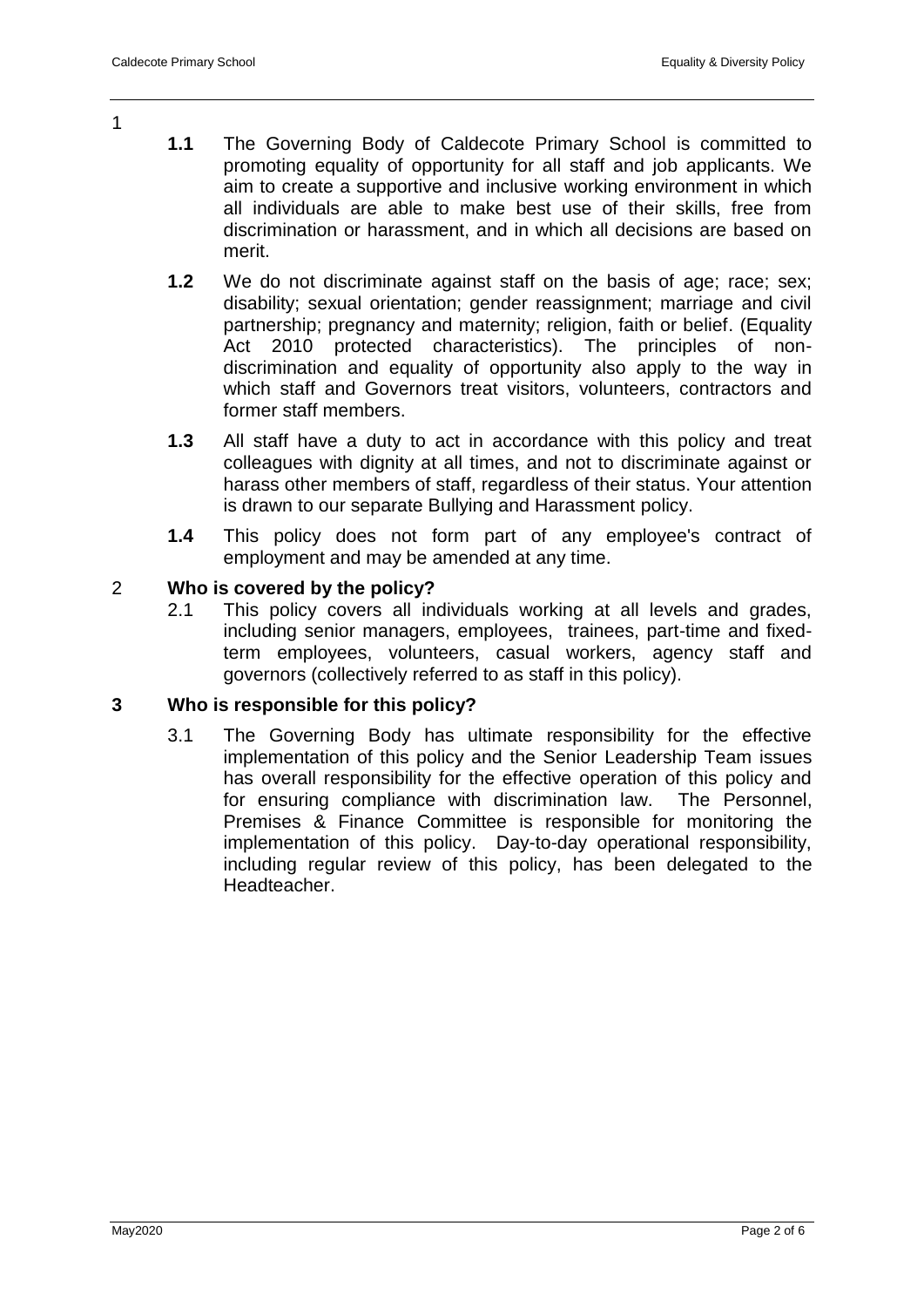- 3.2 All managers must set an appropriate standard of behaviour, lead by example and ensure that those they manage adhere to the policy and promote our aims and objectives with regard to equal opportunities. Managers will be given appropriate training on equal opportunities awareness and equal opportunities recruitment and selection best practice. The Headteacher has overall responsibility for equal opportunities training. All members of staff are personally responsible for ensuring that they adhere to the policy and promote our aims and objectives with regard to equal opportunities. In certain circumstances the Governing Body could be held to be vicariously liable for actions of their staff. Staff should be aware that they may be personally liable if they are found to have discriminated against another person whilst in School or on School-related business.
- 3.3 If you have any questions about the content or application of this policy, you should contact the Headteacher.

## 4. **Scope and purpose of the policy**

- 4.1 This policy applies to all aspects of our relationship with staff and to relations between staff members at all levels. This includes job advertisements, recruitment and selection, training and development, opportunities for promotion, conditions of service, pay and benefits, conduct at work, disciplinary and grievance procedures, and termination of employment.
- 4.2 We will take appropriate steps to accommodate the requirements of different religions, cultures, and domestic responsibilities. Please see the following for specific information on our approach to these issues: Recruitment Policy and Safeguarding Children policy.

## 5. **Forms of discrimination**

- 5.1 Discrimination by or against an employee is generally prohibited unless there is a specific legal exemption. Discrimination may be direct or indirect and it may occur intentionally or unintentionally.
- 5.2 Direct discrimination occurs where someone is treated less favourably because of one or more of the protected characteristics set out above. For example, rejecting an applicant on the grounds of their race because they would not "fit in" would be direct discrimination.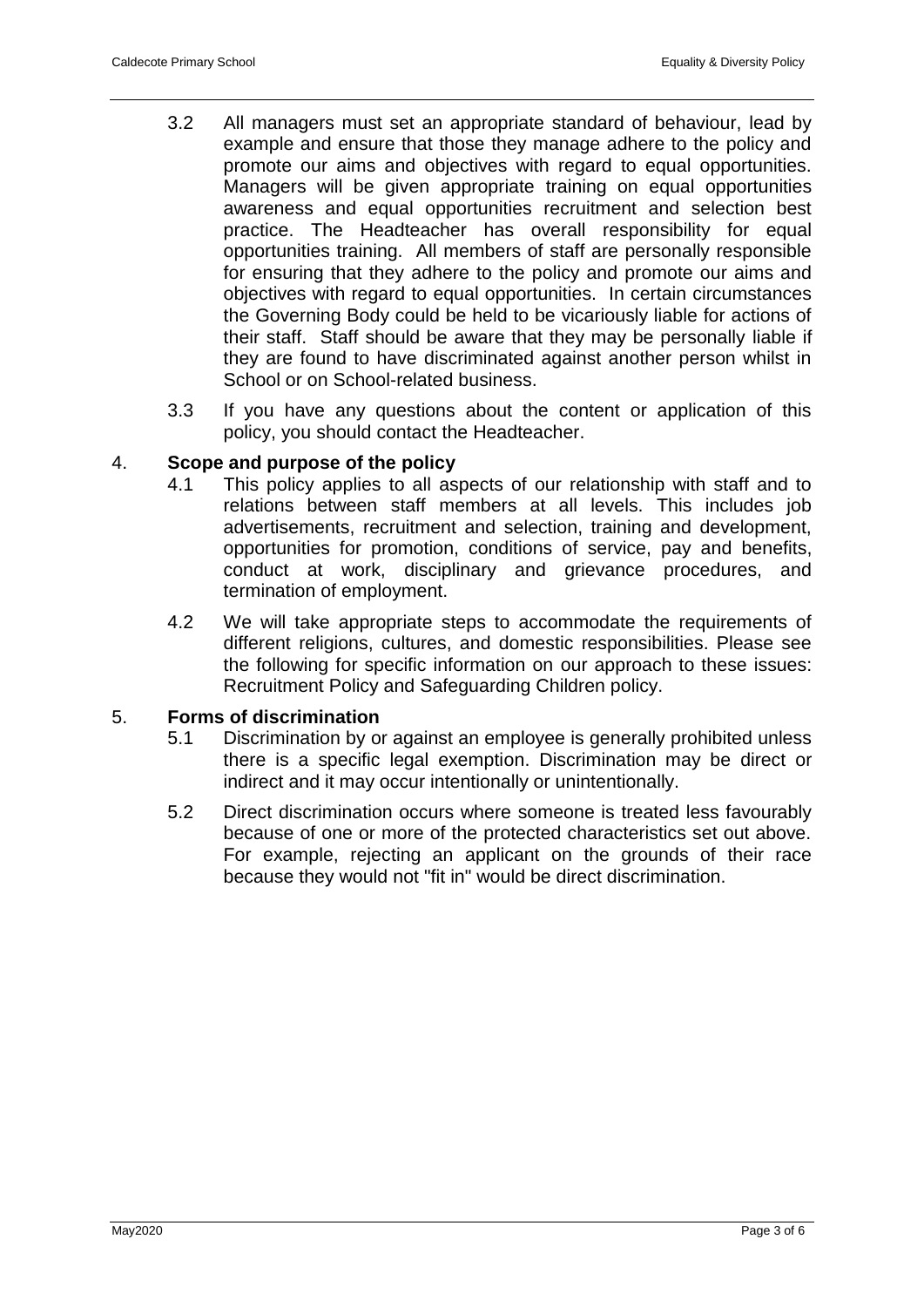- 5.3 Indirect discrimination occurs where someone is disadvantaged by an unjustified provision, criterion or practice that also puts other people with the same protected characteristic at a particular disadvantage. For example, a requirement to work full time puts women at a particular disadvantage because they generally have greater childcare commitments than men. Such a requirement will need to be objectively justified.
- 5.4 Harassment related to any of the protected characteristics is prohibited. Harassment is unwanted conduct that has the purpose or effect of violating someone's dignity, or creating an intimidating, hostile, degrading, humiliating or offensive environment for them. Harassment is dealt with further in our Anti-harassment and Bullying Policy.
- 5.5 Victimisation is also prohibited. This is less favourable treatment of someone who has complained or given information about discrimination or harassment, or supported someone else's complaint.

## 6. **Staff training and promotion and conditions of service**

- 6.1 Staff training needs will be identified through regular staff appraisals. All staff will be given appropriate access to training to enable them to progress within the organisation and all promotion decisions will be made on the basis of merit.
- 6.2 Our conditions of service, benefits and facilities are reviewed regularly to ensure that they are available to all staff who should have access to them and that there are no unlawful obstacles to accessing them.

## 7. **Discipline and Termination of Employment**

- 7.1 We will ensure that disciplinary procedures and penalties are applied without discrimination, whether they result in disciplinary warnings, dismissal or other disciplinary action.
- 7.2 We will ensure that redundancy criteria and procedures are fair and objective and are not directly or indirectly discriminatory.

### 8. **Disability discrimination**

8.1 If you are disabled or become disabled, we encourage you to tell us about your condition so that we can support you as appropriate.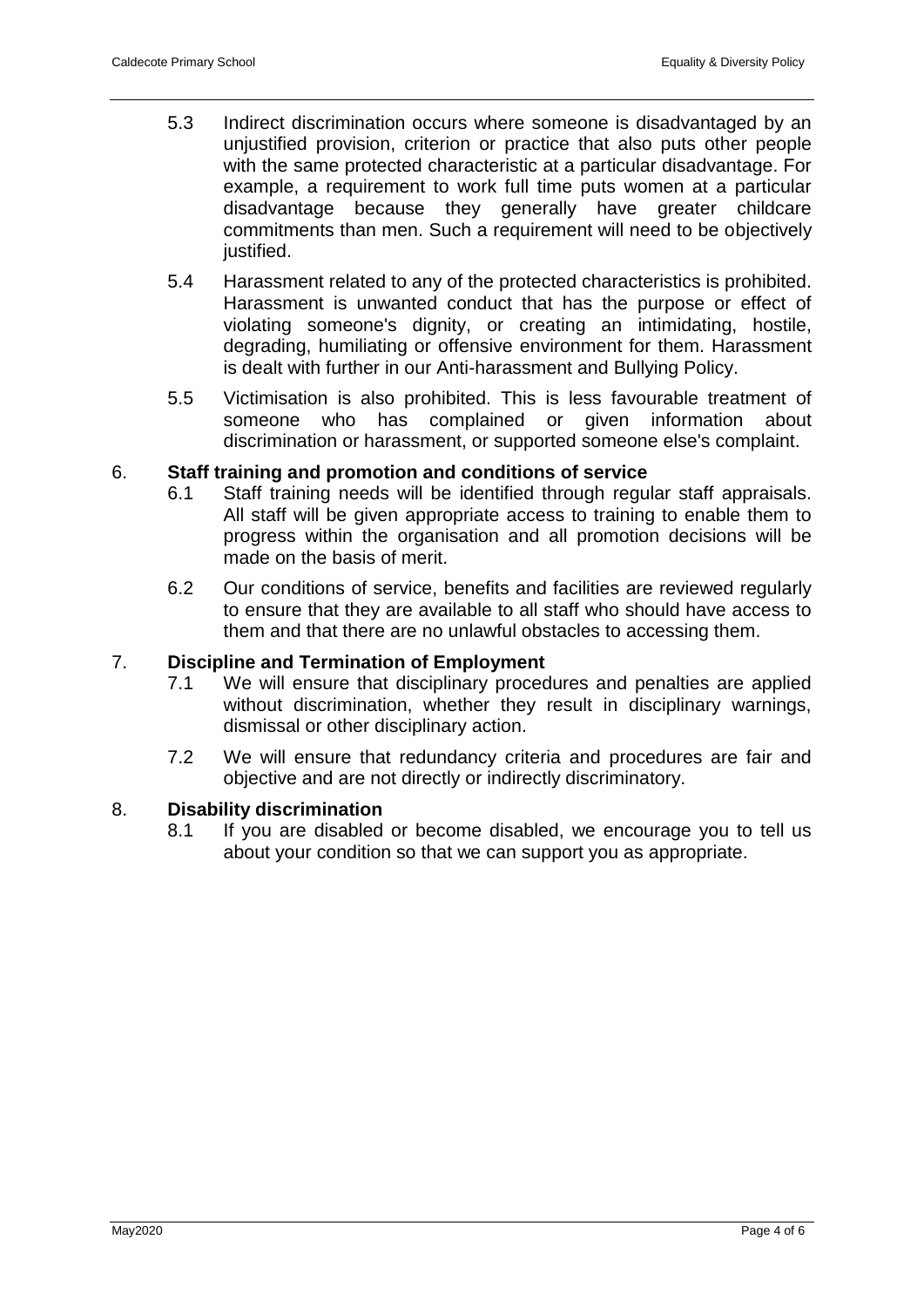- 8.2 If you experience difficulties at work because of your disability, you should speak to your line manager to discuss any reasonable adjustments that would help overcome or minimise the difficulty. [Your line manager] may wish to consult with you and your medical adviser(s) about possible adjustments. We will consider the matter carefully and try to accommodate your needs within reason. If we consider a particular adjustment would not be reasonable we will explain our reasons and try to find an alternative solution where possible.
- 8.3 We will monitor the physical features of our premises to consider whether they place disabled workers, job applicants at a substantial disadvantage compared to other staff. Where reasonable, we will take steps to improve access for disabled staff.

## 9. **Fixed-term employees, Casual and Agency Workers**

9.1 We monitor our use of fixed-term employees, casual and agency workers, and their conditions of service, to ensure that they are being offered appropriate access to benefits, training, promotion and permanent employment opportunities. We will, where relevant, monitor their progress to ensure that they are accessing permanent vacancies.

#### 10. **Part-time work**

10.1 We monitor the conditions of service of part-time employees and their progression to ensure that they are being offered appropriate access to benefits and training and promotion opportunities. We will ensure requests to alter working hours are dealt with appropriately

### 11. **Breaches of this policy**

- 11.1 If you believe that you may have been discriminated against you are encouraged to raise the matter through our Grievance Procedure. If you believe that you may have been subject to harassment or bullying you are encouraged to raise the matter through our Harassment and Bullying Policy.
- 11.2 Allegations regarding potential breaches of this policy will be treated in confidence and investigated in accordance with the relevant procedure. Staff who make such allegations in good faith will not be victimised or treated less favourably as a result. False allegations which are found to have been made in bad faith will, however, be dealt with under our Disciplinary Procedure.
- 11.3 Any member of staff who is found to have committed an act of discrimination or harassment will be subject to disciplinary action. Such behaviour may constitute gross misconduct and, as such, may result in summary dismissal. We take a strict approach to serious breaches of this policy.